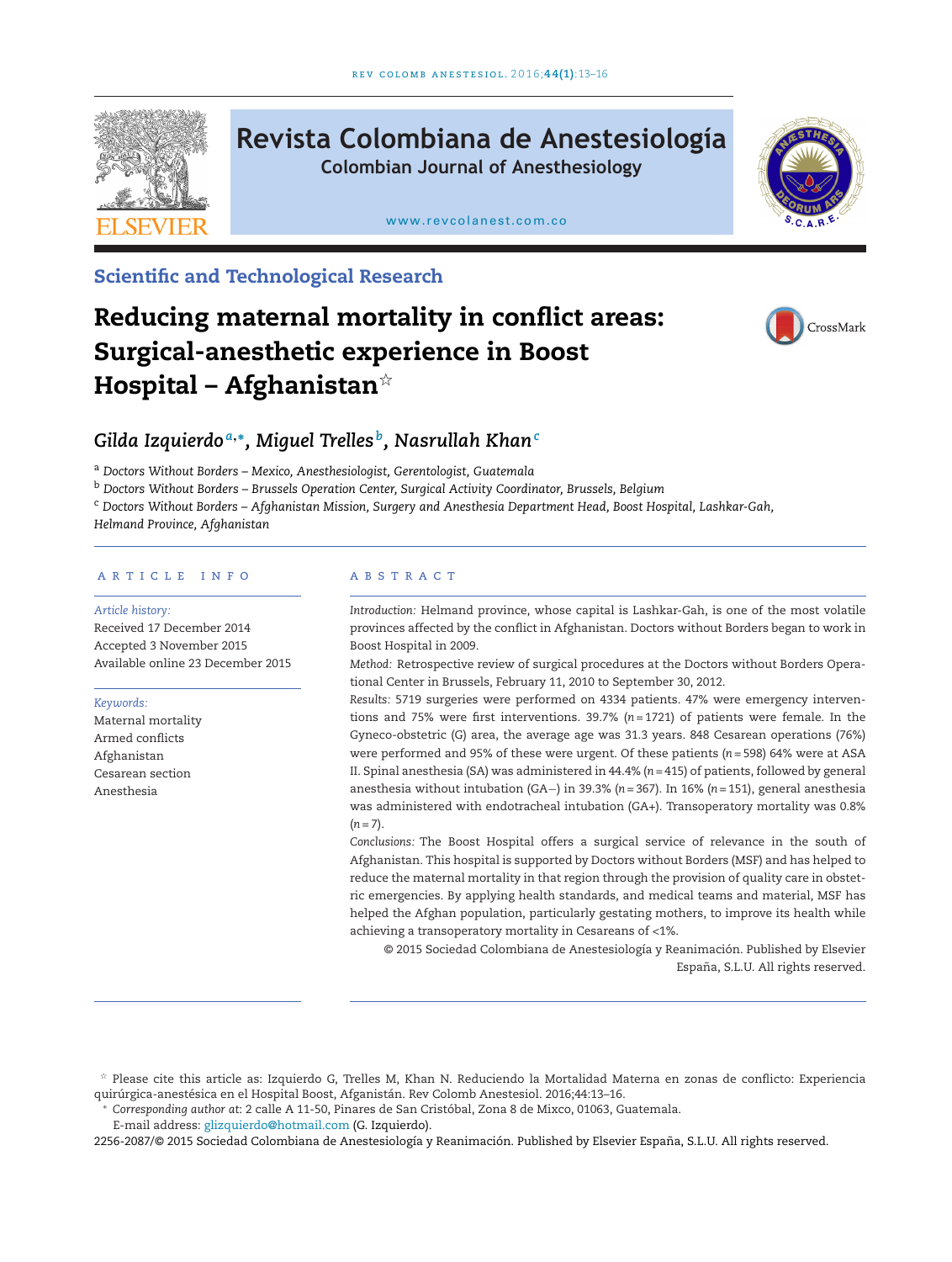#### *Palabras clave:*

Mortalidad materna Conflictos armados Afganistán Cesárea Anestesia

## **Reduciendo la Mortalidad Materna en zonas de conflicto: Experiencia quirúrgica-anestésica en el Hospital Boost, Afganistán**

#### r e s u m e n

*Introducción:* Helmand cuya capital es Lashkar-Gah es una de las provincias más volátiles entre las más afectadas por conflictos en Afganistán. Médicos sin Fronteras empezó a trabajar en el Hospital Boost en 2009.

*Método:* Revisión retrospectiva de procedimientos quirúrgicos en Médicos sin Fronteras-Centro Operacional de Bruselas del 11 de febrero de 2010 al 30 de septiembre de 2012.

*Resultados:* Se realizaron 5719 cirugías a 4334 pacientes, siendo de urgencia un 47% y primera intervención un 75%. 39.7% (*n* = 1721) de pacientes fueron de género femenino. En relación al área Gineco-obstétrica (G), la edad media fue de 31.3 años. Se realizaron 848 cesáreas (76%) de las cuales el 95% fueron urgentes. De estas pacientes (*n* = 598) el 64% era ASA II. En cuanto al tipo de anestesia, se administró Anestesia espinal (SA) en un 44.4% (*n* = 415), seguido de anestesia general sin intubación (GA−) en un 39.3% (*n* = 367), y en un 16% (*n* = 151) se administró anestesia general con intubación endotraqueal (GA+); con una mortalidad transoperatoria de 0.8% (*n* = 7).

*Conclusiones:* El Hospital Boost brinda un servicio quirúrgico de relevancia en el sur de Afganistán. Dicho hospital es apoyado por Médicos sin Fronteras (MSF), lo cual ha ayudado a reducir la mortalidad materna en esa región con la provisión de asistencia de calidad en emergencias obstétricas. Con la aplicación de estándares de salud, equipo, y material médico, MSF ha logrado que la población afgana, y particularmente las gestantes, mejore su salud, logrando una mortalidad transoperatoria de intervenciones por Cesáreas de < 1%.

© 2015 Sociedad Colombiana de Anestesiología y Reanimación. Publicado por Elsevier España, S.L.U. Todos los derechos reservados.

# **Introduction**

Providing surgical care in a conflict zone is often associated with victims of violence. Nevertheless, in many conflicts, the majority of surgical care is provided by non-military actors – including humanitarian organizations – that work with limited resources.

A recent study in the Democratic Republic of Congo showed that mortality from obstetric emergencies and random injuries in conflict zones were four times higher than mortality due to violence.<sup>1</sup>

In many situations, the population is more vulnerable to threats such as poor hygiene, poor nutrition, contagious diseases, rape, and poor prenatal care. Obstetric emergencies contribute to mortality, and, in these cases, surgical interventions contribute in an important way to reducing deaths. $2$ 

The population of Afghanistan has lived in conditions of poverty with a general lack of access to medical care, particularly secondary health care, for decades. Most Afghans must choose between poor-functioning public hospitals or costly private clinics. Furthermore, due to the lack of security in the country, people in need had to travel hundreds of kilometers through highly dangerous areas to access care.<sup>3</sup> Afganistán is a country located in the heart of Asia, part of a bloc of countries between the Indian subcontinent and the Middle East.<sup>4,5</sup> It has a surface area of 647,947 km<sup>2</sup> and a population of 32,358,000 inhabitants with a low human development index rating (HDI ranking 175). 24% of Afghans live in urban areas. $6-8$ 

When the Soviet Union was present in Afghanistan, some health infrastructure was built. Many health services – up to 80% – have been supported by non-governmental organizations, including MSF.<sup>6,9</sup> Afghanistan has a maternal mortality rate of 460 per 1000 live births. $10$  In 2001, when the Taliban regime fell, Afghanistan had one of the worst health indicators in the world. $6,7$  The maternal mortality ratio (MMR) is an important measure of the level of maternal health and has been used to measure international development of one of the 8th Milennium Development Goal which is reducing MMR by 75% between 1990 and 2015 (ODM5). In order to achieve these goals, it is necessary to expand access to emergency obstetric care and to provide access to antibiotics, oxytocics, and anticonvulsants, blood transfusions and cesarean sections. $11,12$ 

Afghanistan is a country with a critical lack of doctors and paramedical personnel. To resolve the problem of a lack of health workers in remote areas, the health sector supports a program of community training for midwives. In addition, community health volunteers are trained, and new health care centers are opened to improve the quality of health care of millions of people in rural areas. $^{13}$  This increases the national coverage of primary health care.6

Doctors Without Borders has supported the Boost Hospital since 2009. This hospital is one of the two referral hospitals in southern Afghanistan. Doctors Without Borders, also known by its French name *Médecins sans frontières* (MSF), is an international humanitarian organization that provides aid to populations affected by armed conflicts, epidemics, natural disasters, as well as those excluded from health systems, regardless of race, religion, gender, or political affiliation. MSF has provided surgical services for more than 40 years and currently runs projects in more than 70 countries.<sup>2,14,15</sup> The team in Boost has improved the provision of medical care through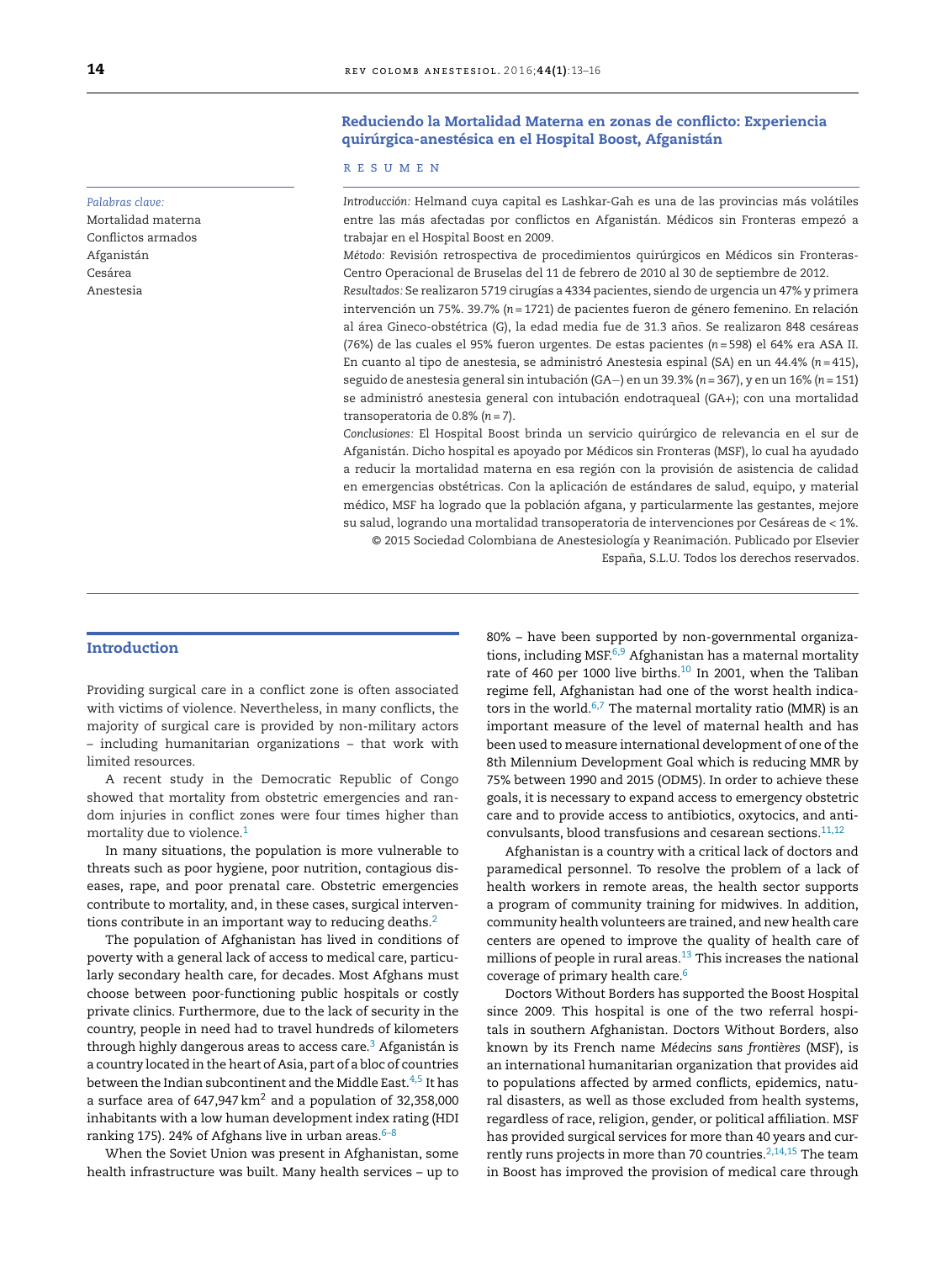several departments including maternity, pediatrics, internal medicine, surgery, and emergency care. By the end of 2011, the hospital admitted an average of 1500 patients per month. In addition, external consultations were also offered to which more than 6000 patients per month attend. Many of these travel from areas outside Lashkar-Gah.16,17 Due to the reigning insecurity, MSF could not carry out activities involving active referrals with institutional ambulances, something which is a pilar of health care provision. Instead, it had to restrict itself to simply receiving patients that arrived by their own means to the hospital.<sup>18</sup>

This study intends to describe the surgical-anesthetic activity carried out at Boost Hospital located in the city of Lashkar-Gah in Helmando province, Afghanistan. During the period of study, these activities were supported by the NGO Doctors Without Borders (*Médecins sans frontières* – MSF).

# **Method**

The Brussels Operational Center of Doctors Without Borders (MSF-BOC), one of the five operational centers worldwide, is responsible for collecting data from projects around the world. The data from all of the surgical procedures performed in the operating room are recorded using a standard form developed by MSF. This data is transcribed monthly into an electronic database. This data is then reviewed in the Brussels Operational Center.19

Boost Hospital is a unit with 180 beds and is equipped with services of maternity, pediatrics, internal medicine, surgery, intensive care unit, emergency radiology, laboratory, and two operating rooms, 24h per day. In the Boost Hospital operating rooms the following personnel is on call: head of the room, anesthetist nurse, 8 anesthetic technicians, and one expatriate anesthetesiologist. $13$  Close to 30% of emergency cases come from outside Lashkar-Gah, sometimes from areas more than 150 km away. This suggests there is a lack of services in remote districts.<sup>3</sup>

For this study, a review of the statistical database of Boost Hospital for the period from February 11, 2010 to September 30th, 2012 was carried out. Variables of age, gender, surgical indication, and type of anesthesia were included. The surgical indications were classified as trauma (violence, accident), non-traumatic pathology (infection, ischemia, tumor, hemorrhage), or obstetric (prenatal and postnatal). Surgical procedures classified as minor included those related to wounds, visceral surgery, orthopedic surgery, gynecological/obstetric surgery, and specialized surgery.<sup>20</sup>

As a retrospective review, this study complies with the ethical criteria of exoneration of the MSF review board.

#### **Results**

Of the surgical patients, the male group predominated with 2613 patients (60.3%). The average age was 27.7 years with a range of 1–95 years. The main age group was 20–40 years. Of these, 52% (*n* = 22,680) patients were classified as ASA II, and 38% (*n* = 1647) were ASA I. 47.2% (*n* = 2698) of patients required emergency surgery. 75% (*n* = 4334) of patients underwent surgery for the first time. Of these, the causes of the

#### **Table 1 – List of gyneco-obstetric procedures performed in Boost Hospital, 2010–2012.**

| Procedures                           | Number | $\%$ |
|--------------------------------------|--------|------|
| C: Cesarean                          | 847    | 77   |
| EP: Ectopic pregnancy                | 12     | 1.1  |
| VF: Vesicovaginal fistula            | 1      | 0.1  |
| HV: Hysterectomy and variants        | 64     | 6    |
| U: Urology                           | 46     | 4.1  |
| PCA: Placenta + curettage + abortion | 21     | 1.2  |
| O: Others                            | 115    | 10.3 |
| Total                                | 1107   | 100  |
|                                      |        |      |

*Source*: Authors.

| Table 2 – List of anesthetic procedures in<br>gyneco-obstetric surgeries, Boost Hospital, 2010-2012. |               |                |  |
|------------------------------------------------------------------------------------------------------|---------------|----------------|--|
| Type of anesthesia                                                                                   | Number        | $\%$           |  |
| General anesthesia without intubation (GA-)                                                          | 367           | 39.3           |  |
| General anesthesia with intubation (GA+)                                                             | 151           | 16.1           |  |
| Local anesthesia (LA)                                                                                | $\mathcal{P}$ | 0 <sub>2</sub> |  |
| Spinal anesthesia (SA)                                                                               | 415           | 44.4           |  |
| Total                                                                                                | 935           | 100            |  |
| Source: Authors.                                                                                     |               |                |  |

intervention were trauma (T) in  $44.3\%$  of cases  $(n=2540)$ , 38.5% (*n* = 2222) non-traumatic pathology (P), and 17% (*n* = 957) obstetric patients (O).

Of the 5719 surgical procedures that were performed, 31.4% (*n* = 1795) were visceral surgeries (exploratory laparotomy, hernioplasty, hemorrhoidectomy, etc.), 24.4% (*n* = 1398) were wound surgeries (W: debridements, fasciotomies, finger amputations, etc.), and 19.3% (*n* = 1122) were gyneco-obstetric surgeries (C: Cesarean sections, ectopic pregnancies, vesicovaginal fistula, hysterectomy and variants, curettage, postpartum complications and others). The average surgical time was 50min.

In terms of the type of anesthesia, 57% (*n* = 3258) used general anesthesia without intubation (GA−), 10% (*n* = 560) used general anesthesia with endotracheal intubation (GA+), 21% (*n* = 1219) used spinal anesthesia (SA), and 12% used other types. The transoperatory mortality was 0.3% (*n* = 15) and 0.9% (*n* = 50) of patients received a blood transfusion.

In the gyneco-obstetric area (G), the average age was 31.3 years, with a range of between 12 and 90 years. 848 Cesarean sections (76%) were performed. Of these, 95% were emergency C-sections (Table 1). The surgical indication was fetal or maternal. Postpartum complications were not observed. Of these patients (*n* = 598), 64% were ASA II. When it comes to the type of anesthesia, spinal anesthesia (SA) was administered in 44.4% (*n* = 415) of cases, followed by general anesthesia without intubation (GA−) in 39.3% (*n* = 367), and general anesthesia with endotracheal intubation (GA+) in 16% (*n* = 151) of cases. Transoperatory mortality was 0.8% (*n* = 7) (Table 2).

# **Conclusions**

In Boost Hospital, the surgical area is primordial due to the quantity of procedures performed. No statistical references are available to carry out a comparative analysis.